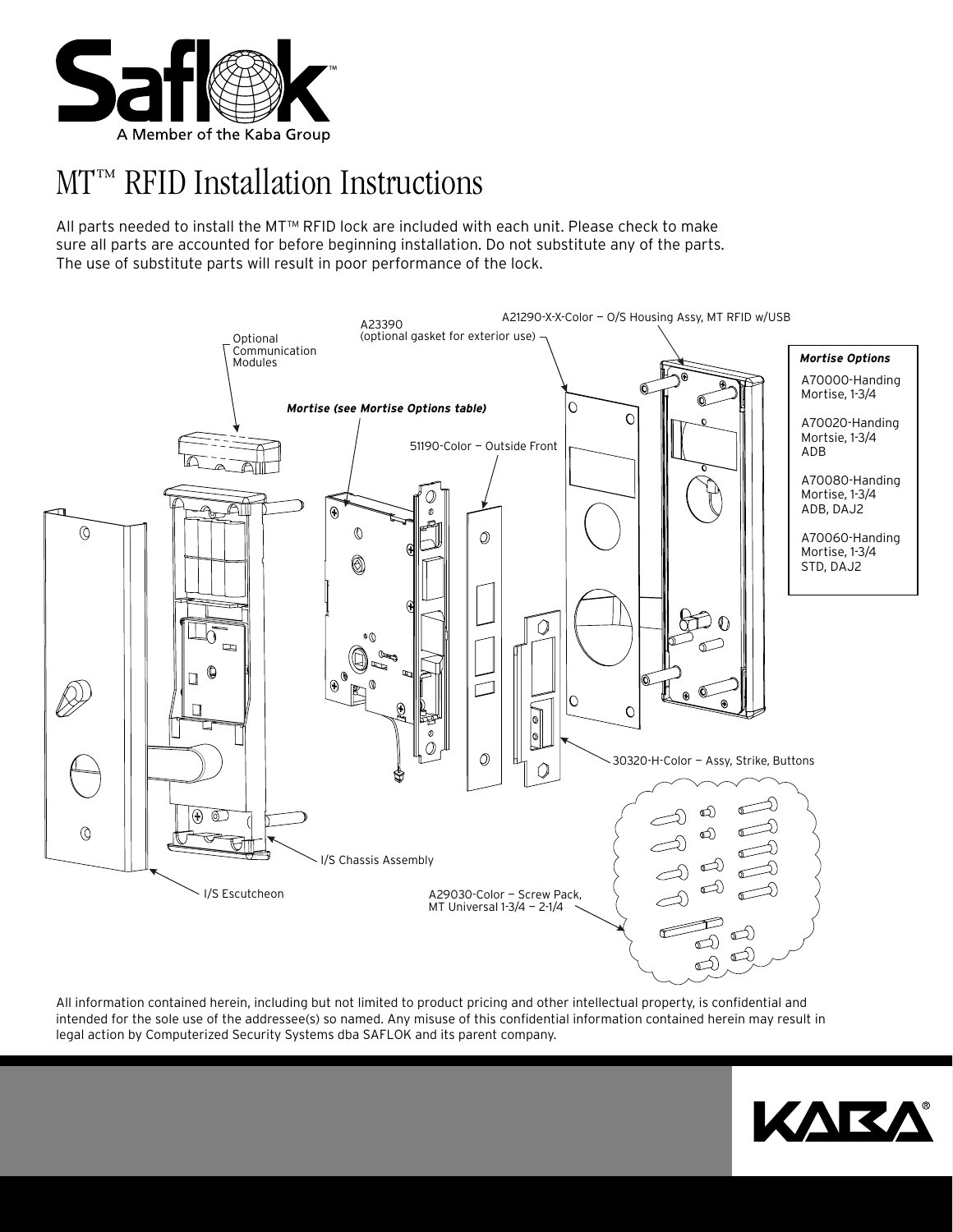# Preparing the door and door frame

1. Prepare the door using the MT RFID installation template or drill fixture. The door edge prep is a standard, full-mortise prep for a 1-1/4" x 8" front plate (1" x 8" and 1" x 7-3/4" custom front plates are optional). The door surface holes and mortise are customized for the SAFLOK trim.

**Important:** Some holes are only on the inside surface of the door. See the door prep template.

- • For new construction installations, the door manufacturer may prepare the door using the installation template.
- • For retrofit installations, remove the existing hardware and confirm that the existing door edge prep is appropriate for the SAFLOK mortise lock.

**Drill fixture:** If you are using a SAFLOK MT drill fixture, position and clamp the fixture on the door. Do NOT drill the four holes for the card reader as illustrated in Fig. 1 below; instead, drill the hole shown in Fig. 2. The fixture has two positioning posts that rest inside the mortise, establishing the proper backset for the trim. When the fixture is clamped, its surfaces should be parallel with the door surfaces and door edges. Not all holes go through the door (refer to the template). Notch the material on the inside surface for easier routing of the motor wire. After machining, remove any debris from the mortise and cutouts.

2. Prepare the door frame using the template and install the strike plate using the screws provided (12 x 1-1/2 screws for wood frames, 12-24 x 3/8 screws for metal frames).





**Note: The hole shown above is not located on the drill fixture. Use these measurements to locate the hole.**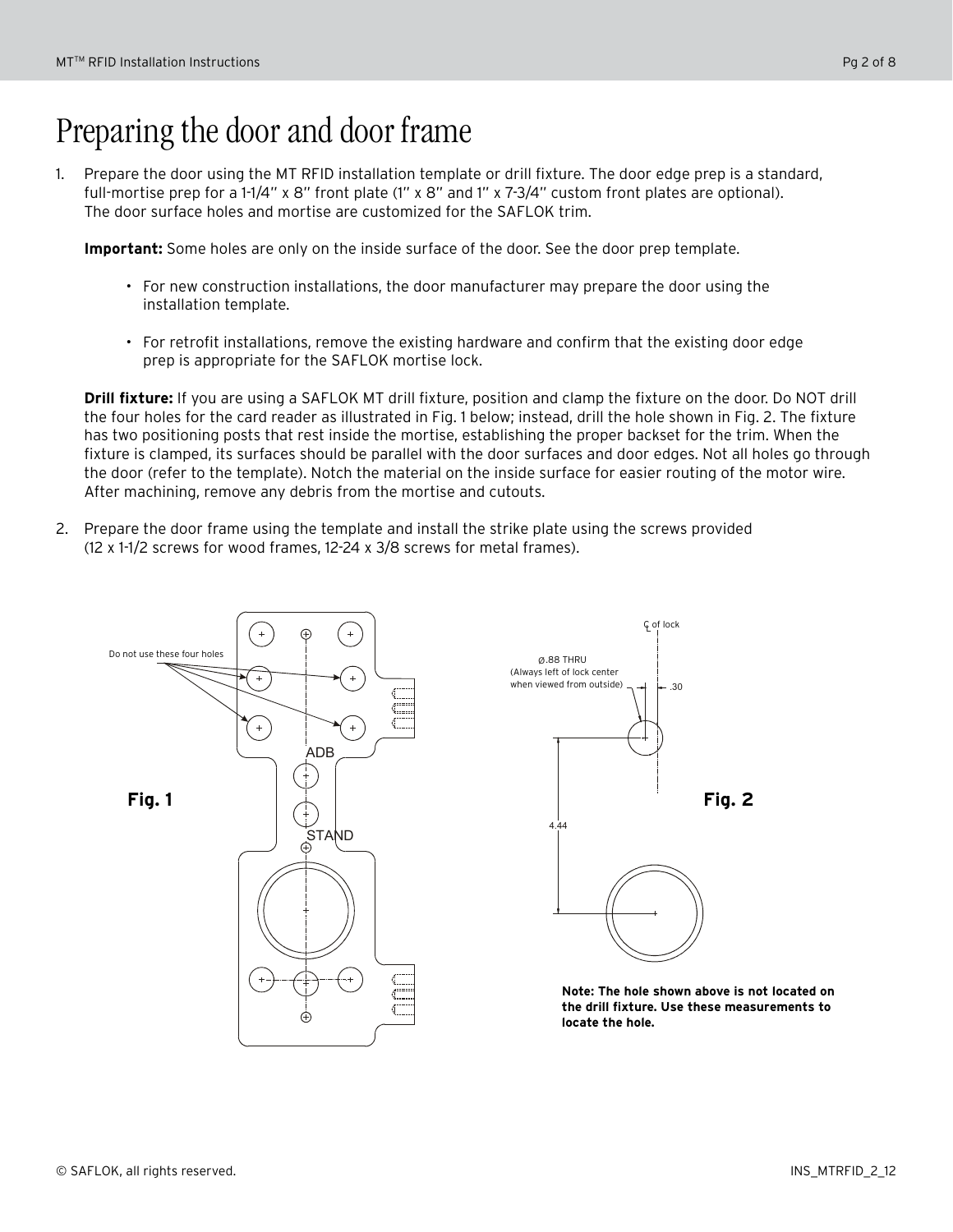# Preparing the door and door frame (continued)

3. The mortise plate has an adjustable bevel. Align the mortise front plate with the bevel of the door edge and tighten the two bevel adjustment screws at the top and bottom of the mortise case. Position the mortise case in the door edge with the motor wire routed through the notch (see Fig. 3).

**Note:** Use care to ensure that the wires do not get pinched or pulled as the mortise is inserted into the pocket.

4. Attach the mortise front plate to the door using the two mortise screws (12 x 1-1/4 screws for wood doors, 12-24 x 3/8 screws for metal doors). Be sure that the screws are fully tightened.

**Important:** DO NOT leave the mortise screws loose. The screws must be fully tightened before the trim is installed. If you must leave the mortise loose to install the trim, the door preparation is incorrect.

5. Install the scalp plates with the 8-32 x 1/4 screws provided and test for proper mechanical latch engagement into the strike plate.



|                    | dormakaba Austria GmbH<br>Ulrich-Bremi-Straße 2<br>3130 Herzogenburg<br>Österreich |
|--------------------|------------------------------------------------------------------------------------|
| 0432-CPR-00072-03  | 19                                                                                 |
| EN 14846: 2008     | 3/5/5/D/0/G/3/0/3                                                                  |
| <b>ESM MORTISE</b> |                                                                                    |

|                    | dormakaba Austria GmbH<br>Ulrich-Bremi-Straße 2<br>3130 Herzogenburg<br>Österreich |
|--------------------|------------------------------------------------------------------------------------|
| 0432-CPR-00072-03  | 19                                                                                 |
| FN 14846: 2008     | 3/5/5/D/0/G/3/0/3                                                                  |
| <b>ASM MORTISE</b> | DOP 0175                                                                           |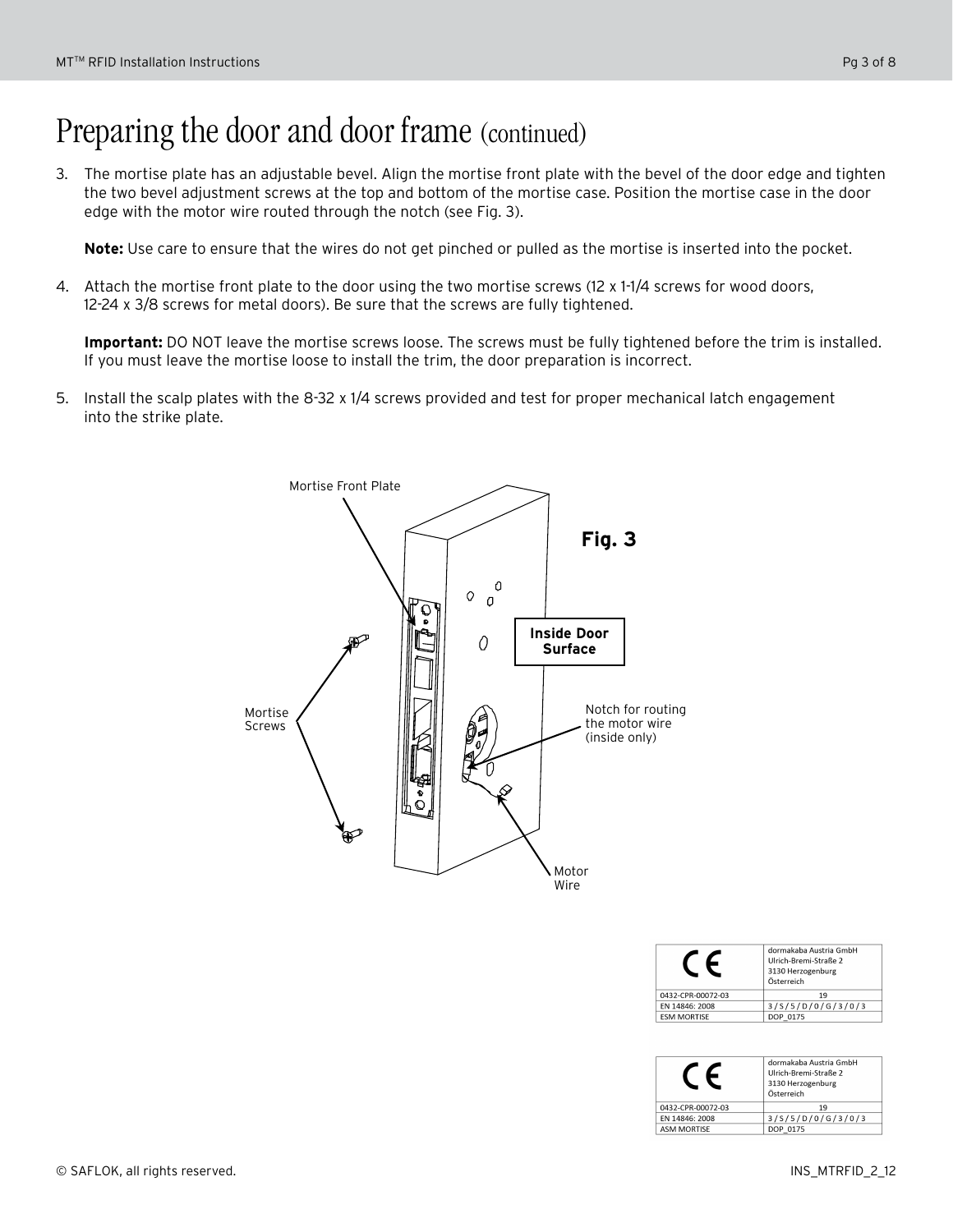# Installing the lock trim

Both the outside and inside trim assemblies have 1/4˝ alignment pins that fit into holes in the mortise case. These pins establish an accurate trim position with respect to the mortise case assembly, allowing the levers and bolt mechanism to operate freely without binding. The holes machined in the door surfaces should not influence the trim's position.

There should be clearance between the features of the outside trim and the door prep holes. If the outside trim fits tightly because the through bolt posts or card reader enclosure rubs on the door prep holes, then remove the mortise and enlarge the holes to achieve a free fit. Under no circumstances should the 1/4˝ alignment pins be bent or removed to allow a free fit.

- 1. Remove the battery pack and retaining spring.
- 2. Position the outside trim on the door with the card reader ribbon and power wire cable passing through the 0.88" hole. Be sure that the ribbon cable and power wire does not get pulled, creased or cut. On metal doors, it may be necessary to deburr the inside rectangular hole or insulate the bottom edge of the rectangular hole with a piece of tape. SAFLOK spacer plates will be required for doors less than 1-3/4˝ thick. \* Be sure ribbon and power wire are completely pulled through the lock housing to ensure neither are pinched between the door and the lock chassis.
- 3. Route the ribbon cable and power wire through the rectangular hole in the inside trim. This hole is located above printed circuit board (PCB) assembly. Route the motor wire through the wire channel in the inside trim closest to the door edge. These holes are located below the PCB (see Fig. 4).
- 4. Position the inside trim on the inside of the door ensuring that the reader ribbon and power wire do not get pinched.
- 5. Secure inside trim to the outside trim using four M5 x 0.8 screws.

**Important:** Do not fully tighten the screws at this point.

- 6. Once the outside trim is fully secured, check the alignment of the inside trim and be sure that the both levers rotate without binding. Once the trim is properly aligned, fully tighten the screws that secure the card reader assembly to the door and check for proper rotation.
- 7. Place the battery pack in position above the PCB and secure it in place using the retaining spring. Be sure that the battery wire is routed through the lower left corner of the battery compartment (see Fig. 4).

**Note:** Do not plug in the battery until the other connections have been made at the circuit board.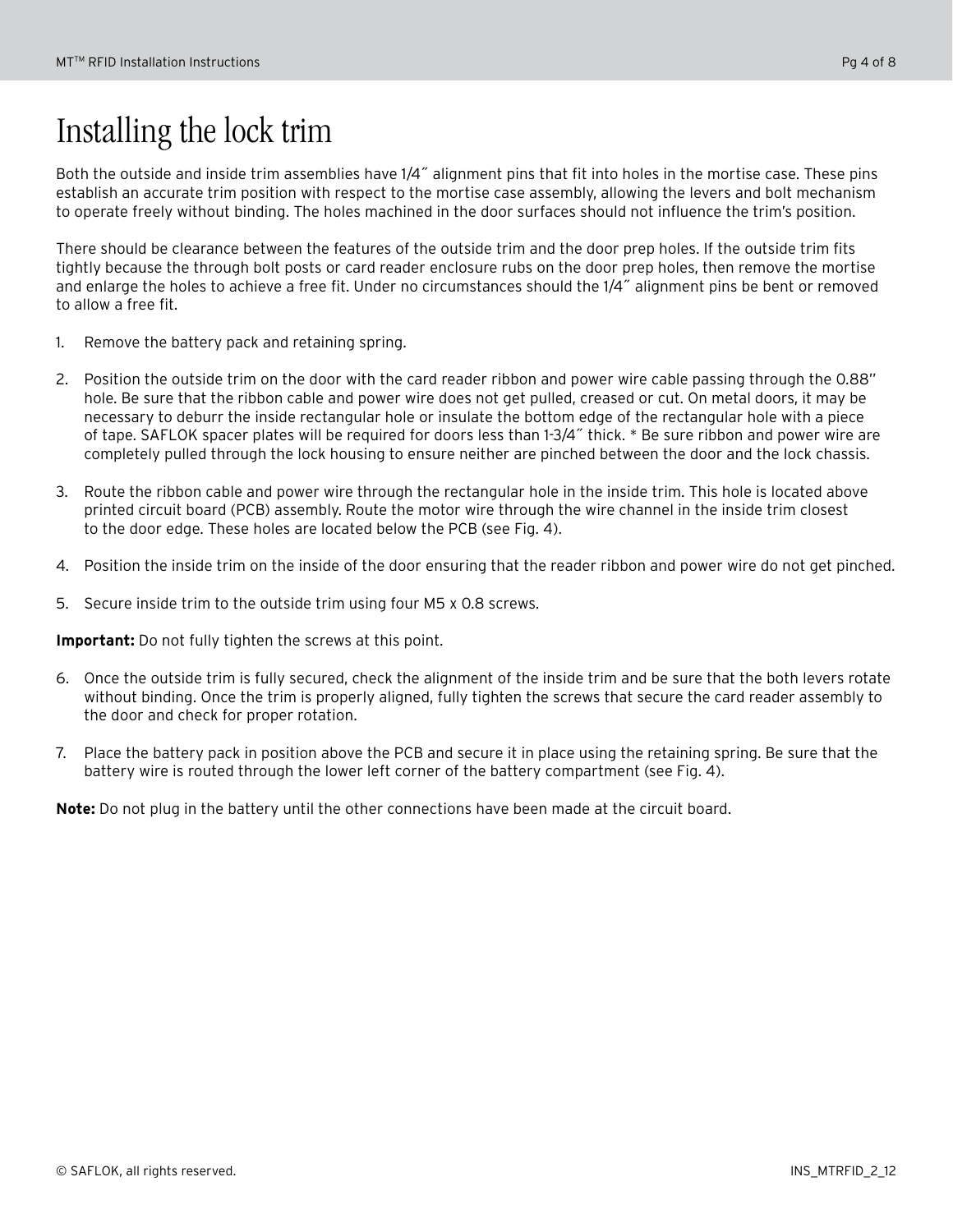### Installing the lock trim (continued)

- 9. Connect ribbon cable, motor wire, and reader power wire to the PCB. See Fig. 4.
- 10. Watch for the green LED on the card reader to flash four times while you connect the battery wire to the PCB. The green light indicates that the PCB has reset.

**Important:** The battery wire should be the last connection made to the PCB.

11. With the dead bolt retracted, insert the long end of the dead bolt spindle assembly through the PCB switch cam hole and into the mortise dead bolt hub. When the mortise dead bolt is retracted, the indicator marks on the switch cam should be at the right (3:00 position) for ADB mortises or at the bottom (6:00 position) for standard mortises (see Fig. 4). Position dead bolt spindle assembly into cam assembly. The retaining ring should rest on the switch cam when fully inserted (the proper positioning of the cam will allow the door to be opened when the dead bolt is retracted and block entry when the dead bolt is thrown for privacy, except when emergency keycards are used).

**Important:** As illustrated in Fig. 4, be sure that the cam is in correct orientation.

12. Install the inside escutcheon with the thumb turn pointed upward.

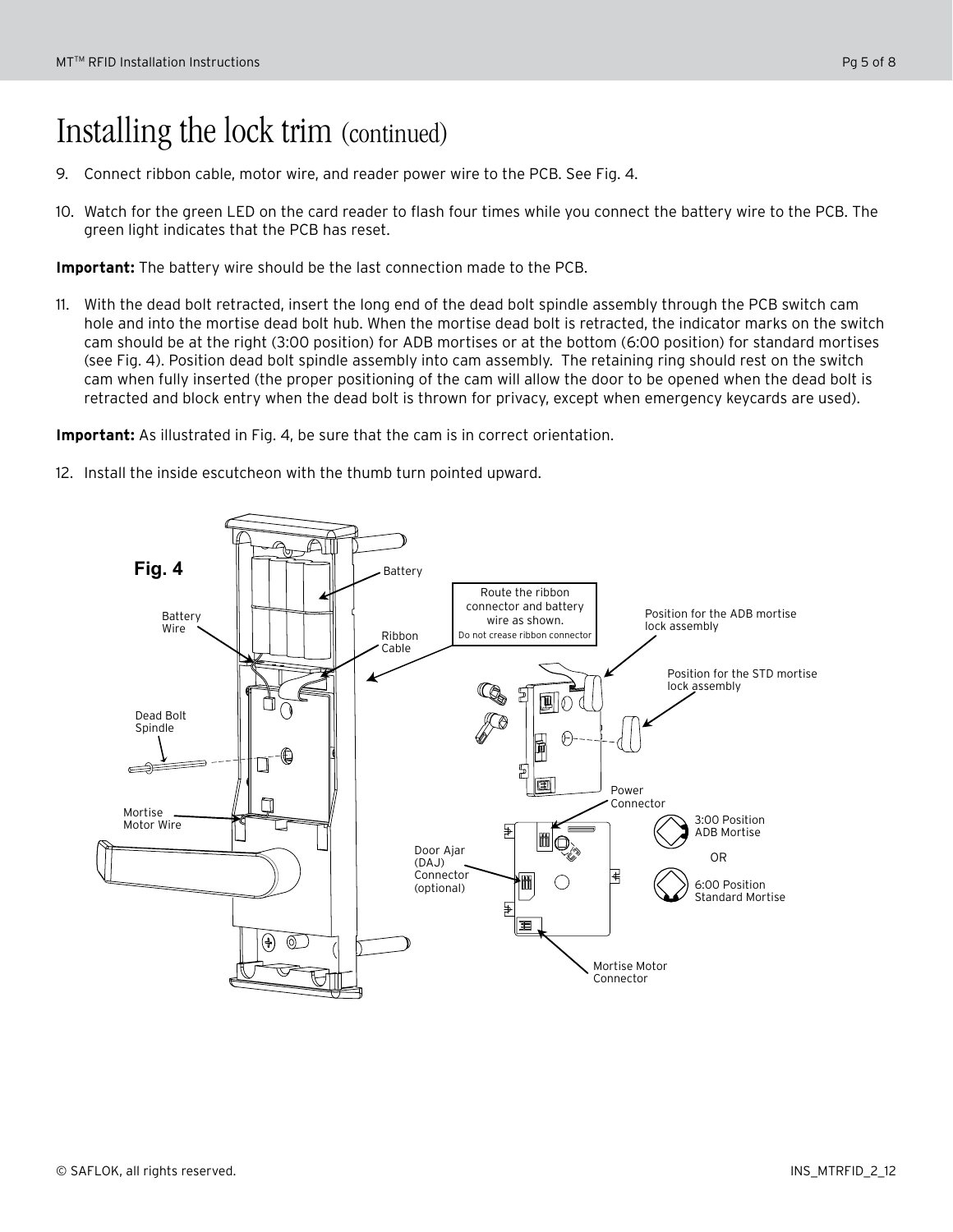## Installing the lock trim (continued)

13. Secure the inside trim cover to the inside trim using two M4 x 16mm Torx screws (see Fig. 5).



14. Program the lock using the Lock Programmer and Interrogator (LPI) probe (p# 72400) with the Hand Held Terminal. \*The programming port is located in the bottom of the outside lock trim.

Test the functioning of the lock as discussed in the following section and in the programming manual before closing the door. When the construction key is used, the green and red LEDs will blink together, indicating that the lock's time and date are not set.

15. For locks installed in exterior applications. After programming, inject dielectric grease into the programming port to prevent moisture from damaging the electronics.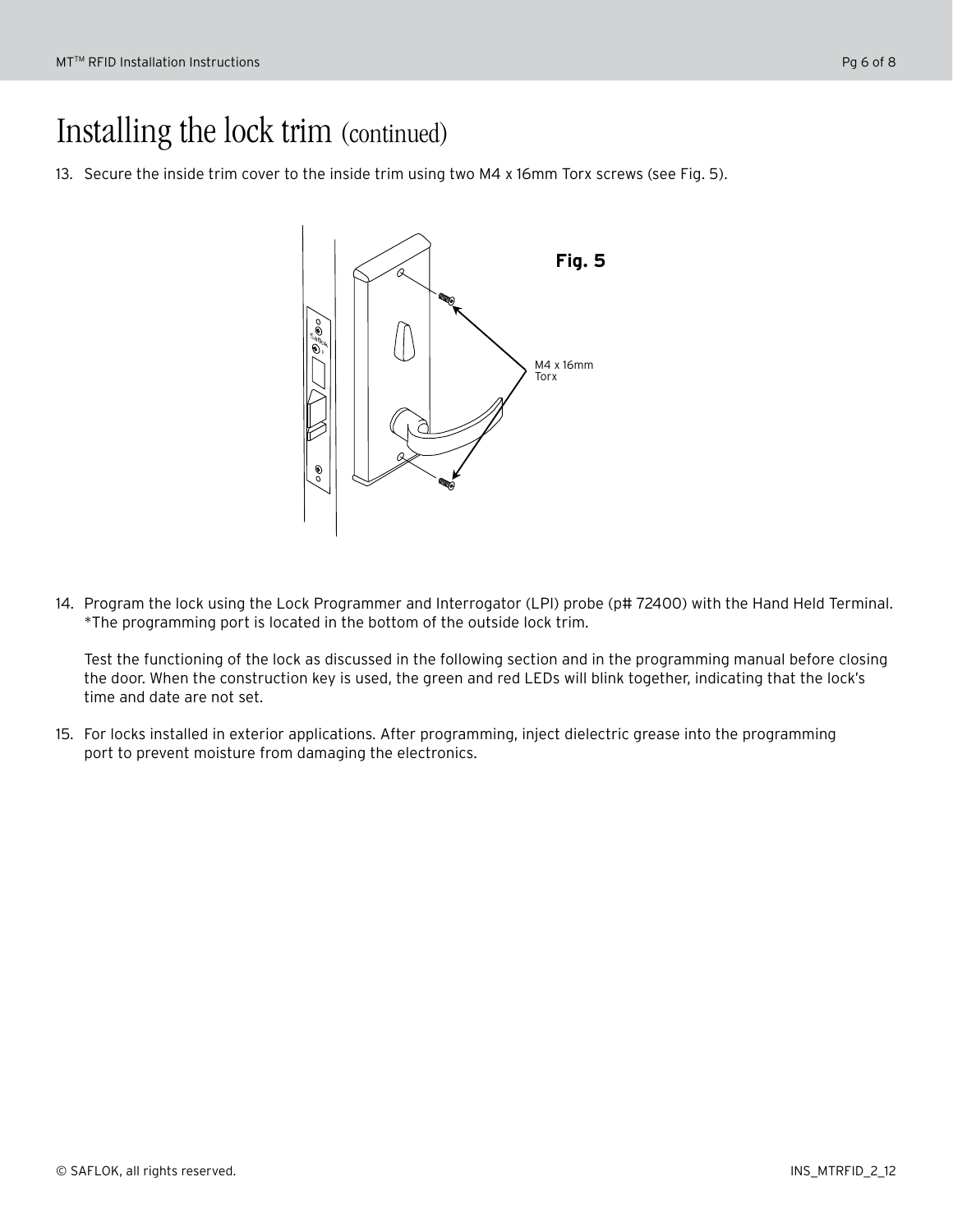# Testing Lock Functionality

Pass a Construction key over the Quantum RFID reader. The green light will flash for five seconds. Be sure that the green light flashes for five seconds while the exterior lever remains operable. If the green light does not flash, refer to the table below.

| <b>Lock Communication</b>                                                 | <b>Electronic Function Description</b>                                                                                                          |
|---------------------------------------------------------------------------|-------------------------------------------------------------------------------------------------------------------------------------------------|
| Red and green LEDs flash<br>nine times simultaneously<br>or for 5 seconds | Time and date not set, use the Hand held and Quantum RFID<br>LPI probe to reset                                                                 |
| <b>Yellow LED flashes 12 times</b>                                        | Dead bolt is thrown or switch cam is not properly aligned                                                                                       |
| <b>Yellow LED flashes two times</b>                                       | Keycard not allowed OR keycard cancelled by new keycard                                                                                         |
| Red and green LEDs flash<br>alternately nine times                        | Low battery (contact the SAFLOK service department)                                                                                             |
| <b>Yellow and red LEDs flash</b><br>two times simultaneously              | Bad keycard read or corrupted data (may require new<br>keycard) - Error logging to keycard. Hold keycard in front of the<br>lock reader longer. |
| Red and yellow LED flashes two times                                      | Keycard not read (Key reader may be damaged)                                                                                                    |